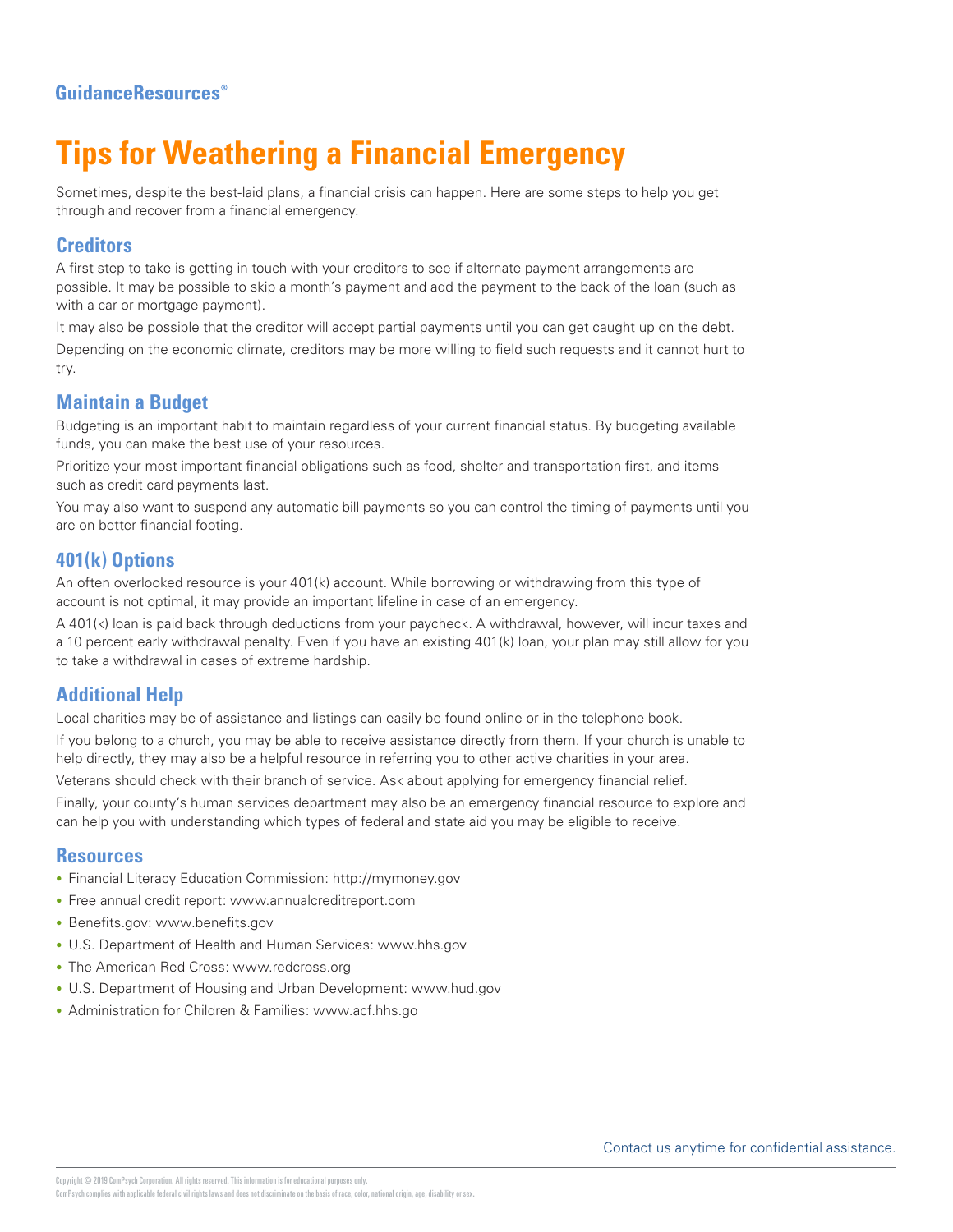# **What should I do if I cannot afford food?**

While applying for the federal Supplemental Nutrition Assistance Program (SNAP) is an option for millions of Americans who need help paying for food, many people who need help do not qualify for this program.

Being "food insecure" means that you may not always know where your next meal is coming from. Use these tips to make sure you are getting the nutrition you need while navigating through life's challenges.

- Local government: Talk with a representative from your local government agency. If you do not qualify for SNAP, you can ask to work with a social worker who may know of other programs that can help you.
- Pet food: If you are spending money on pet food, contact your local ASPCA chapter or animal shelter. You may be able to get pet food free of charge, which can free up some funds to spend on food for yourself.
- Food banks: Most food banks have designated distribution days when individuals can pick up a bag of groceries. Food banks usually do not ask any questions of those in need of food, including any incomerelated questions.
- Churches and other organizations: Churches and other non-profit organizations sometimes offer meals on certain days of the week.
- Fresh produce: If you are able to do so in warm months, grow a small garden. Vegetable, herb and fruit seeds are lost in cost and grow into very cost-effective produce options.
- Other assistance programs: If you have exhausted all food resource programs, consider the other expenses in your life. There are assistance programs available to help supplement the cost of heating, electric and phone bills. Start by calling your utility provider to see if they offer any such programs.
- Employee assistance program: Calling your employee assistance program can help you cope with depression or anxiety you may be experiencing.

- Supplemental Nutrition Assistance Program (SNAP): www.fns.usda.gov/snap/ supplemental-nutrition-assistance-program-snap
- Low Income Home Energy Assistance Program (LIHEAP): www.acf.hhs.gov/programs/ocs/programs/liheap
- ASPCA: www.aspca.org/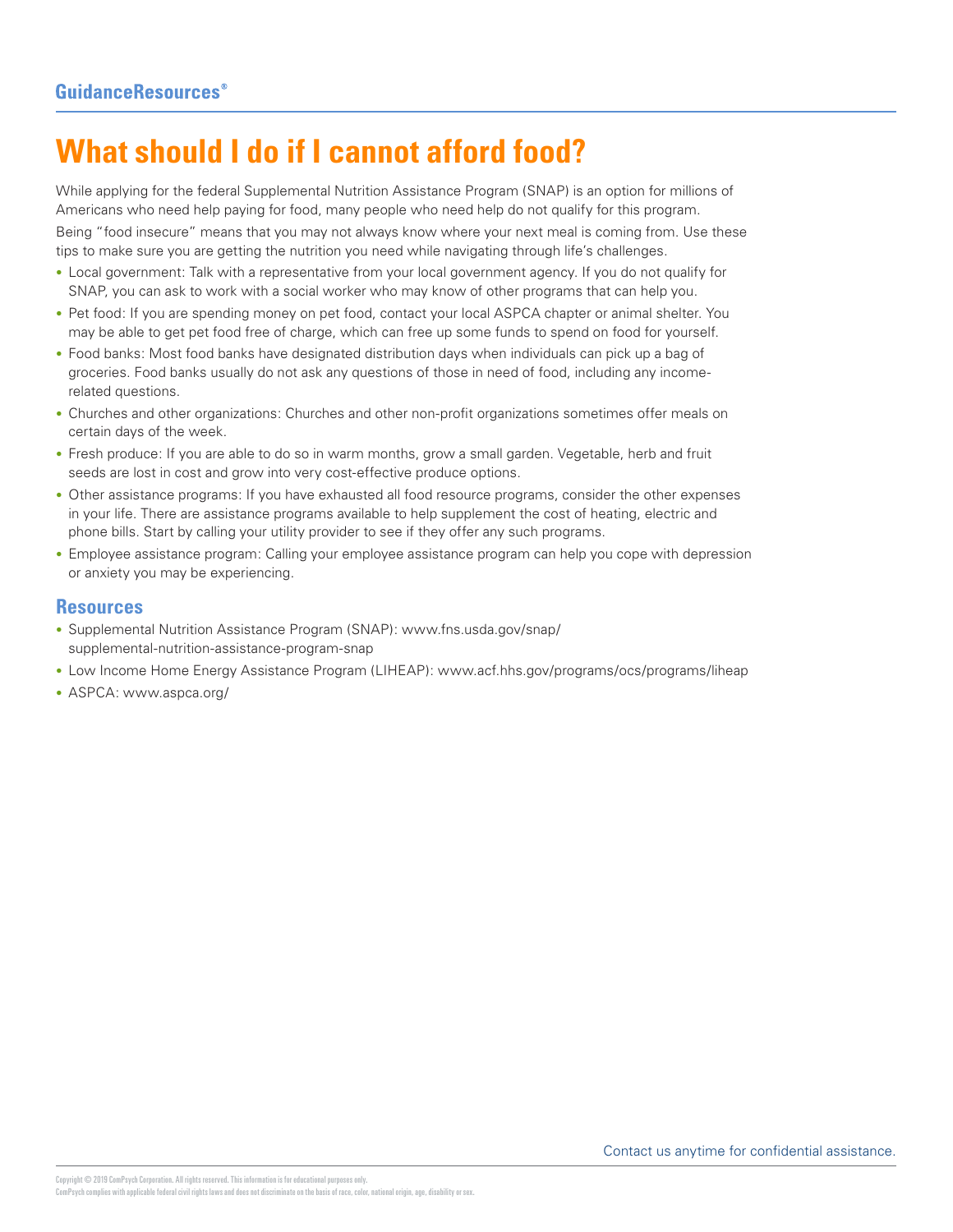## **Low-income Home Energy Assistance**

If a person cannot afford to pay their home energy bill, their home may not be safe, and they may be at risk of serious illness or injury.

The low-income home energy assistance program (LIHEAP) may be able to help keep individuals and their families safe and healthy.

### **Health and Safety**

Energy assistance is important to all who receive it, but more so if someone in the house is elderly, disabled or a young child. These people are especially at risk for life-threatening illness or death if their home is too cold in the winter or too hot in the summer.

People can face safety risks if they resort to unsafe methods to keep their homes warm or cool. These include the use of fireplaces, stoves, improperly vented portable heaters, barbecue grills or overloading electrical circuits. These methods are not only fire hazards, but also create the risk of carbon monoxide poisoning.

### **What is LIHEAP?**

LIHEAP is a federally-funded program that helps low-income households with their home energy bills so they can stay warm in the winter and cool in the summer.

The federal government does not provide energy assistance directly to the public. Instead, LIHEAP operates in the 50 states, the District of Columbia, Native American tribes or tribal organizations and the U.S. territories.

The LIHEAP program in an individual's community determines if that household's income qualifies for the program. The LIHEAP program may also require households to meet additional eligibility criteria to receive LIHEAP assistance. Note that the availability of LIHEAP assistance is not guaranteed. Most of the federal LIHEAP funds are often spent during the winter.

The program may be able to offer one or more of the following types of assistance:

- Bill payment assistance.
- Energy crisis assistance.
- Weatherization and energy-related home repairs.

### **Applying for Assistance**

The following information is typically required when applying for LIHEAP:

- Recent copies of utility bills
- A recent payroll stub or other proof that shows current gross income
- Documentation showing income from social security, unemployment insurance, pension funds, disability, etc.
- Final utility termination notice (if a shut-off notice from your energy company has been issued)
- Proof of present address (e.g., rent receipt, lease or deed, property tax bill)
- Proof of total members living in the household (e.g., birth certificates, school records, etc.)
- Social security cards (or numbers) for all persons living in the household
- Proof of U.S. citizenship or permanent residence
- Apply via the National Energy Assistance Referral (NEAR) project. NEAR is a free service providing information on where to apply locally for LIHEAP.
- Call the toll-free phone number at: 1-866-674-6327
- Send an e-mail to: energy@ncat.org
- Contact a state LIHEAP office: www.acf.hhs.gov/programs/ocs/liheap-state-and-territory-contact-listing

### **Resources**

Content on this page was gathered from documents found on the website for The U.S. Department of Health and Human Services Administration for Children and Families, Office of Community Services, Division of Energy Assistance. The website is located at www.acf.hhs.gov.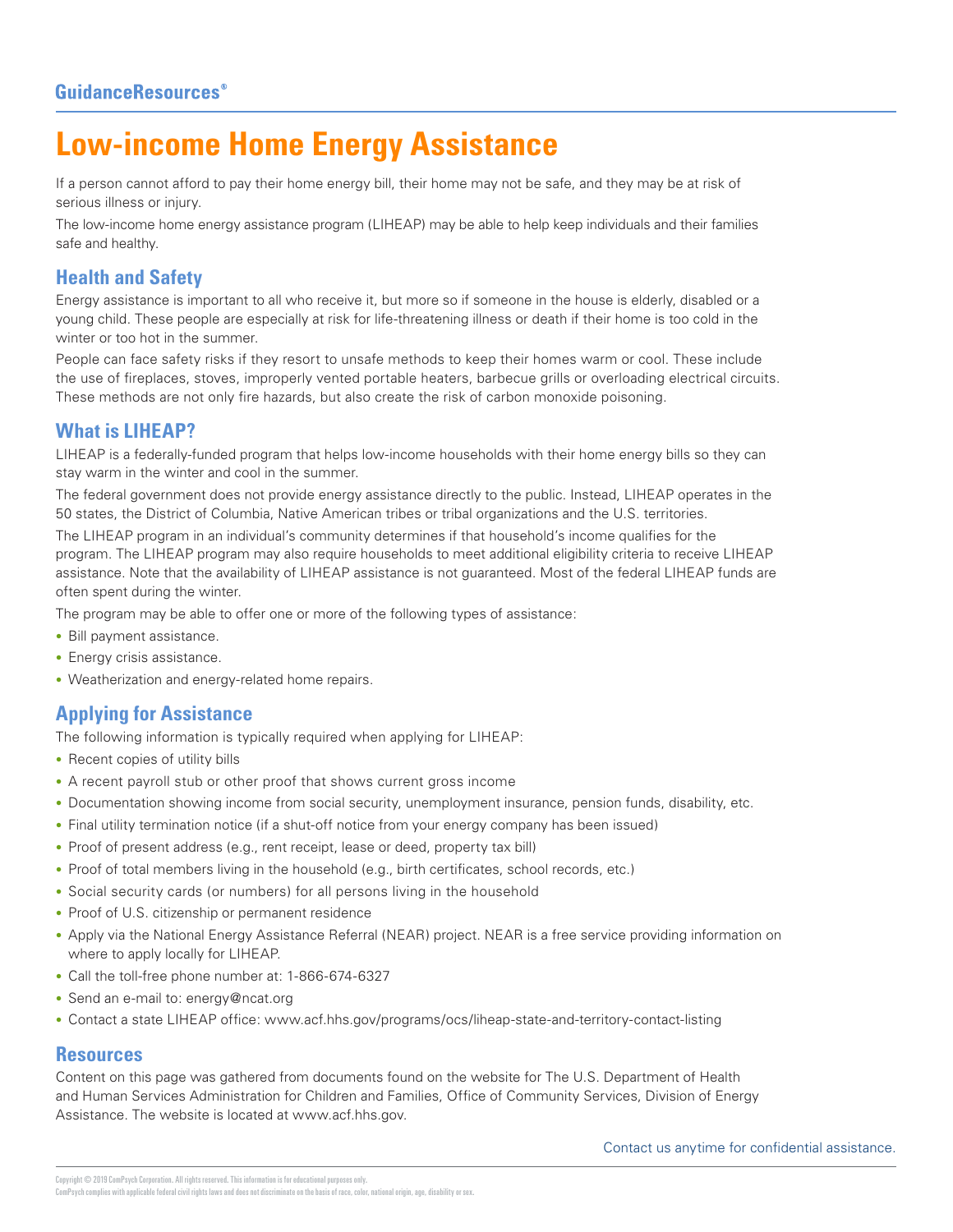## **Fending Off Foreclosure**

There are ways to avoid foreclosure and keep your home if you are having a hard time keeping up with your mortgage payments. But to take advantage of them, your first step will require you to let your mortgage lender know that you are having a problem. Many lenders do not want to foreclose on your home. They are in the business of lending money, not owning real estate. So as soon as you know you are going to miss a payment, you should call your lender's customer service line and let the lender know what is going on.

### **Short-term Solutions**

If you are experiencing a short-term financial problem, such as temporary unemployment or a health setback that has dried up your cash flow, there may be several solutions available for you. You can ask your lender for what is known as forbearance. With forbearance, the lender agrees to delay making payments for a brief period of time, based on your ability to bring the payments up to date in the near future.

If you can make up your back payments with a lump sum (such as through an inheritance or a loan from a family member), you may be able to get your lender to offer reinstatement of your loan. That means that once the back payments are made, you continue paying your mortgage as before, with no change in terms.

Your lender may also be willing to consider restructuring your mortgage with a payment plan that lets you add a specified amount to each payment until the overdue amount is paid off. At that point, your mortgage payment would go back to the original payment amount.

### **Long-term Solutions**

If you are experiencing longer-term problems, such as a long period of unemployment, there are still some options available to keep you out of foreclosure. You can ask the lender to modify your mortgage in order to lower your payments. For example, the lender may be willing to turn your 30-year mortgage into a 40-year loan. You will pay more in interest over the long run, but the monthly payment will be smaller.

If you cannot make even the smaller payment the lender may offer, you may be able to take advantage of a deed in lieu of foreclosure. With a "deed in lieu," as it is often known, the lender agrees to take title to your property in exchange for forgiving the debt. You will end up losing your home, but one advantage of a deedin-lieu is that it will do less damage to your credit history than an outright foreclosure will.

Depending on whether the Federal Housing Authority (FHA) or the Department of Veteran Affairs (VA) insures your mortgage, you may be able to take advantage of some government programs designed to help you avoid foreclosure. The FHA offers a program that allows homeowners with FHA-backed loans to take advantage of a one-time payment from the government to help you get current.

But doing so gives the Housing and Urban Development Agency (HUD) the right to place a lien against the property until the loan is repaid. On the plus side, there is no interest charged on one of these loans. The VA offers financial counseling programs to help avoid foreclosure on loans it has insured. And Congress and the President are currently working on additional programs to help borrowers avoid foreclosure by moving them to fixed-rate loans from adjustable ones.

There is still hope for those who are having a hard time making their house payments, but lenders will not take the first step to get a delinquent homeowner into any of these programs. If you are facing the possibility of foreclosure, taking the right steps to get help is your responsibility.

The information contained in this article is for informational purposes only and is not intended as legal advice. Always consult with an attorney before taking any legal action.

*Contributed by: Joseph W. Mierzwa ProSe Associates, Inc*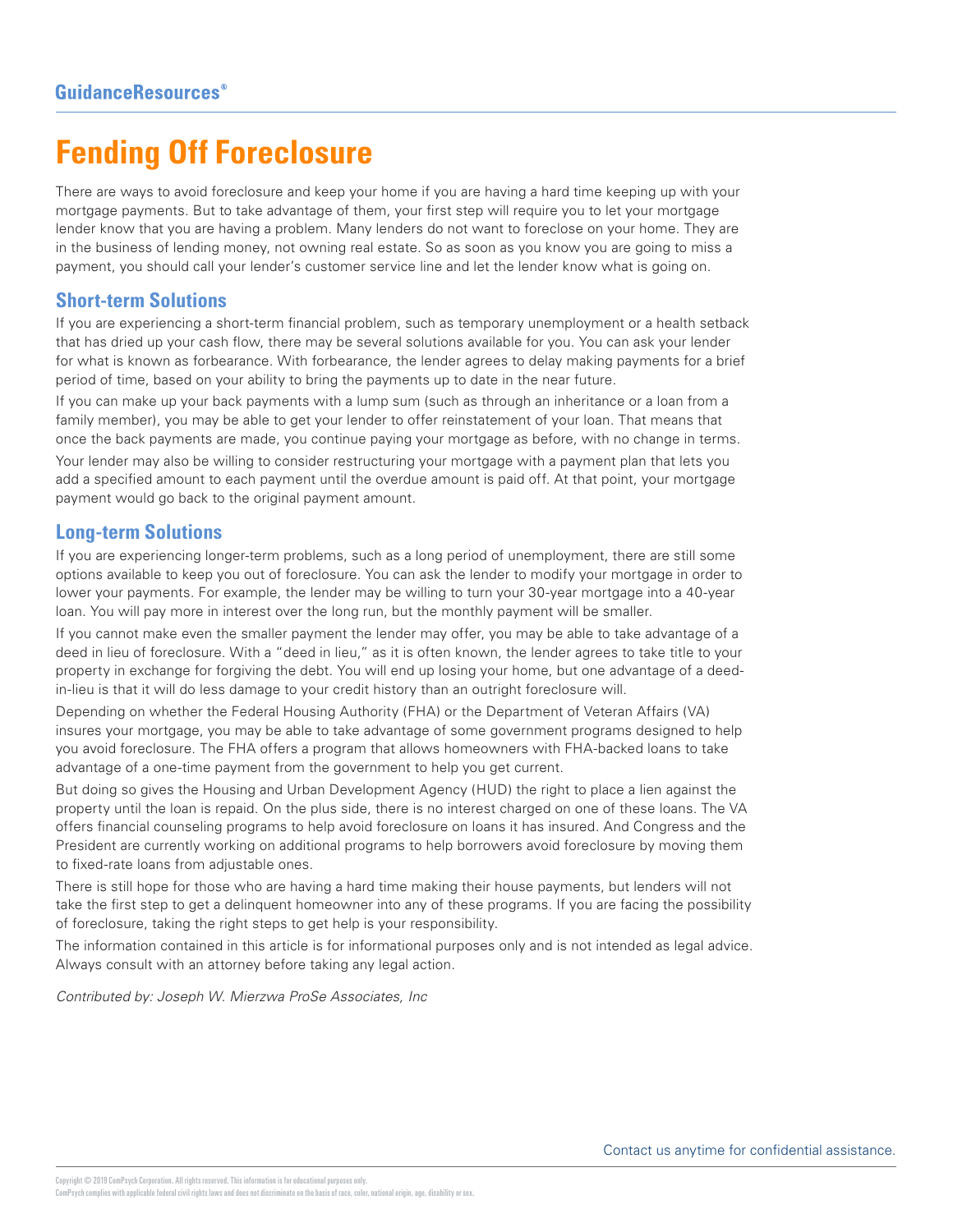### **Understanding Vehicle Repossession**

Chances are you rely on your vehicle to get you where you need to go, whether it is to work, school, the grocery store or the soccer field. But if you are late with your car payments, or in some states, if you do not have adequate auto insurance, your vehicle could be taken away from you.

### **What is Repossession?**

When you finance or lease a vehicle, your creditor or lessor has important rights that end once you have paid off your loan or lease obligation. These rights are established by the contract you signed and the law of your state.

For example, if you do not make timely payments on the vehicle, your creditor may have the right to repossess, or take back, your car without going to court or warning you in advance. Your creditor also may be able to sell your contract to a third party, called an assignee, who may have the same right to seize the car as the original creditor.

### **Seizing the Vehicle**

In many states, your creditor can seize your vehicle as soon as you default on your loan or lease. Your contract should state what constitutes a default, but failure to make a payment on time is a typical example.

However, if your creditor agrees to change your payment date, the terms of your original contract may not apply any longer. If your creditor agrees to such a change, make sure you have it in writing. Oral agreements are difficult to prove.

Once you are in default, the laws of most states permit the creditor to repossess your car at any time, without notice, and to come onto your property to do so. But when seizing the vehicle, your creditor may not commit a breach of the peace, which in some states means using physical force, threats of force or even removing your car from a closed garage without your permission.

Should there be a breach of the peace in seizing your car, your creditor may be required to pay a penalty or to compensate you if any harm is done to you or your property.

A breach of peace also may give you a legal defense if your creditor sues you to collect a "deficiency judgment" — that is, the difference between what you owe on the contract (plus repossession and sale expenses) and what your creditor gets from the resale of your vehicle.

### **Selling the Vehicle**

Once your vehicle has been repossessed, your creditor may decide to either keep it as compensation for your debt or re-sell it in a public or private sale. In some states, your creditor must let you know what will happen to the car.

For example, if the car will be sold at public auction, state law may require the creditor to tell you the time and place of the sale so you can attend and participate in the bidding. If the vehicle will be sold privately, you may have a right to know the date of the sale.

In any of these circumstances, you may be entitled to redeem, or buy back, the vehicle by paying the full amount you owe (usually, that includes your past due payments and the entire remaining debt), in addition to the expenses connected with the repossession, like storage, preparation for sale and attorney fees. Or you could try to buy back the vehicle by bidding on it at the repossession sale.

Some states have consumer protection laws that allow you to reinstate your loan. This means you can reclaim your car by paying the amount you are behind on your loan, together with your creditor's repossession expenses. Of course, if you reclaim your car, your future payments must be made on time, and you must meet the terms of your reinstated contract to avoid another repossession.

Any resale of a repossessed vehicle must be conducted in a commercially reasonable manner. Your creditor does not have to get the highest possible price for the vehicle — or even a good price. But a resale price that is below fair market value may indicate the sale was not commercially reasonable.

"Commercially reasonable" may depend on the standard sales practices in your area. A creditor's failure to resell your car in a commercially reasonable manner may give you a claim against that creditor for damages or a defense against a deficiency judgment.

Copyright © 2019 ComPsych Corporation. All rights reserved. This information is for educational purposes only.

ComPsych complies with applicable federal civil rights laws and does not discriminate on the basis of race, color, national origin, age, disability or sex.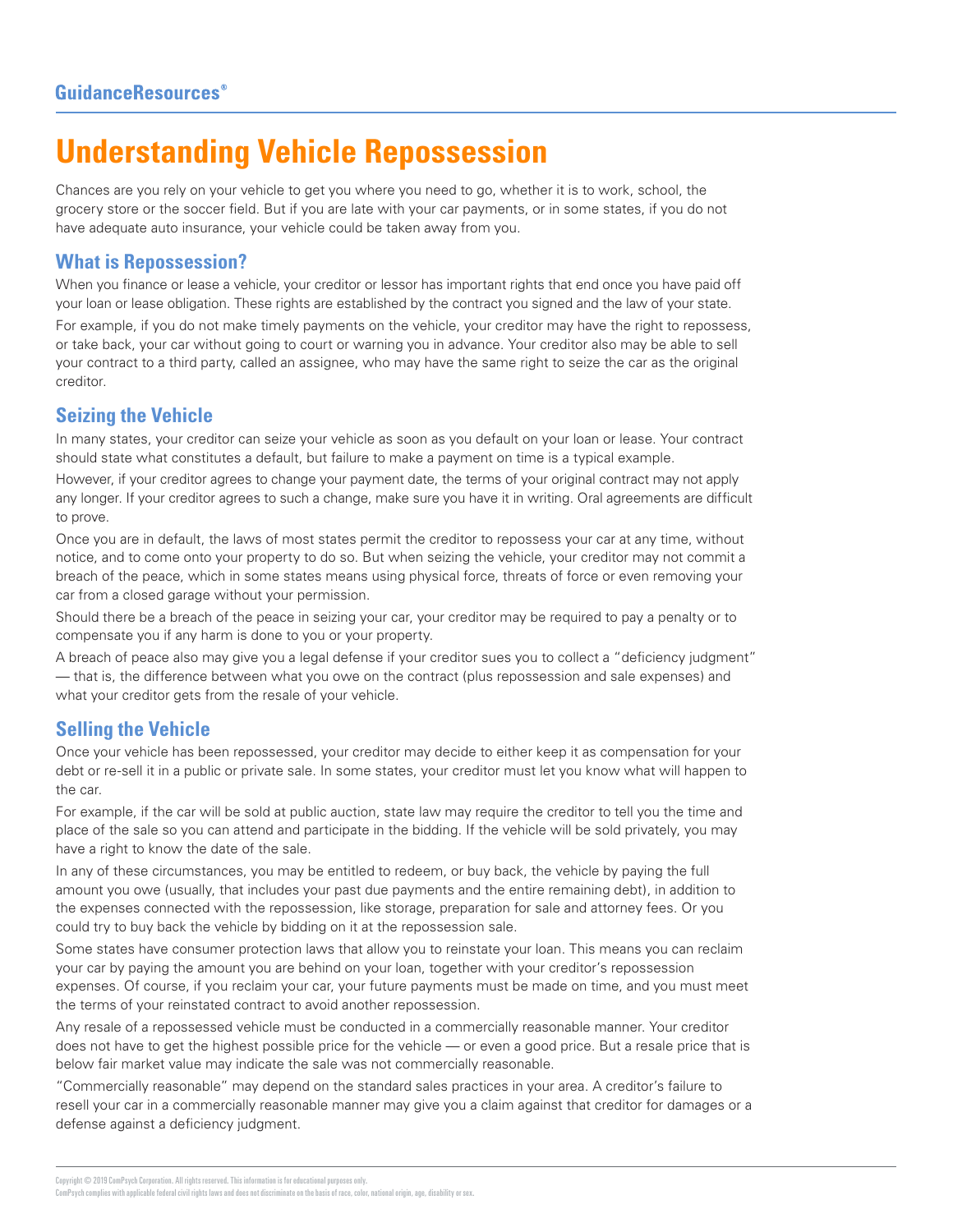### **Personal Property in the Vehicle**

Regardless of the method used to dispose of a repossessed car, a creditor may not keep or sell any personal property found inside. In some states, your creditor must tell you what personal items were found in your car and how you can retrieve them.

Your creditor also may be required to use reasonable care to prevent anyone else from removing your property from the car. If your creditor cannot account for articles left in your vehicle, you may want to speak to an attorney about your right to compensation.

### **Paying the Deficiency**

Any difference between what you owe on your contract (plus certain expenses) and what your creditor gets for reselling the vehicle is called a deficiency. For example, if you owe \$10,000 on the car and your creditor sells it for \$7,500, the deficiency is \$2,500 plus any other fees you owe under the contract. Those might include fees related to the repossession and early termination of your lease or early payoff of your financing.

In most states, your creditor is allowed to sue you for a deficiency judgment to collect the remaining amount owed as long as it followed the proper procedures for repossession and sale. Similarly, your creditor must pay you if there are surplus funds after the sale proceeds are applied to the outstanding contract obligation and related expenses, but this situation is less common.

You may have a legal defense against a deficiency judgment if, for example, your creditor breached the peace when seizing the vehicle, failed to sell the car in a commercially reasonable manner, or waited too long before suing you. An attorney will be able to tell you whether you have grounds to contest a deficiency judgment.

#### **Electronic Disabling Devices**

Some creditors might not provide you with financing unless you agree to the installation of an electronic device that prevents your car from starting if you do not make your payments on time. Depending on your contract with the lender and your state's laws, using that sort of device may be considered the same as a repossession or a breach of the peace. How your state treats the use of these devices could affect your rights.

### **Talking with Your Creditor or Lessor**

It is easier to try to prevent a vehicle repossession from taking place than to dispute it after the fact.

Contact your creditor as soon as you realize you will be late with a payment. Many creditors work with consumers they believe will be able to pay soon, even if slightly late.

You may be able to negotiate a delay in your payment or a revised schedule of payments. If you can reach an agreement to change your original contract, get it in writing to avoid questions later.

However, your creditor or lessor may refuse to accept late payments or make other changes in your contract and may demand you return the car. If you agree to a voluntary repossession, you may reduce your creditor's expenses, which you would be responsible for paying. But even if you return the car voluntarily, you still are responsible for paying any deficiency on your contract, and your creditor still may enter the late payments or repossession on your credit report.

Finally, if you are facing, or already in, bankruptcy, ask an attorney for information about your rights to the vehicle during that process.

### **Resources**

Some content on this page was gathered from documents found on the website for the Federal Trade Commission: www.ftc.gov.

Copyright © 2019 ComPsych Corporation. All rights reserved. This information is for educational purposes only.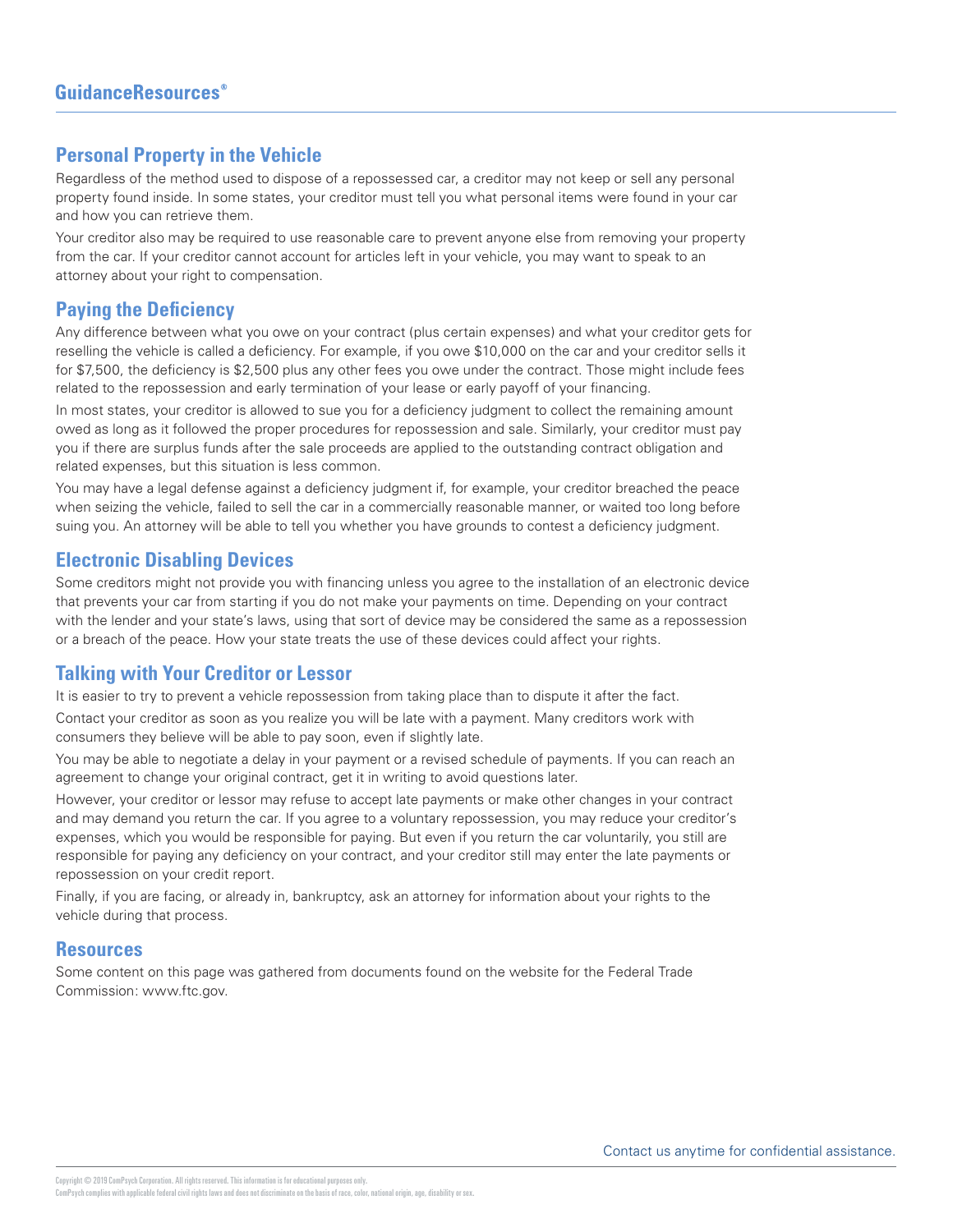# **Communicating with Debt Collection Agencies**

The Fair Debt Collection Practices Act (FDCPA) outlines the procedures debt collectors must follow to notify debtors about the amounts they allegedly owe.

### **Notification**

Either in the first communication with the debtor, or within five days after first contacting him or her about a debt, a debt collector must send a written notice that contains the following information:

- The amount of the debt
- The name of the creditor to whom the debt is owed
- A statement that the debt will be assumed to be valid unless a letter disputing its validity in whole or part is written within 30 days of the notice
- A statement that if the debtor disputes the debt in writing within 30 days, the collector will obtain verification of the debt or a copy of any judgment obtained against the debtor and mail the verification or judgment to the individual
- A statement that the collector will provide the name and address of the original creditor if different from the current creditor

### **Disputing Debt**

If the debtor disputes the debt, requests verification of the debt or requests the identity of the creditor during the 30-day period, the collector is prohibited from taking any further action or having any further contact with the debtor.

A sample letter to the collection agency could look like this:

*To whom it may concern:*

*I have received your letter indicating that you are collecting a debt on behalf of Named Company.*

*I hereby dispute this debt. Thank you for your attention to this matter.*

*Sincerely,* 

*(Debtor's Signature)* 

*Debtor's Name (Printed)* 

*Debtor's Address including City, State and ZIP Code*

The debtor should send the letter by certified mail, return receipt requested. This provides proof that the document was mailed within the 30-day period and that it was received by the collection agency.

Proof is important because the FDCPA does not punish collectors if their actions are the result of negligence on their part rather than intentional conduct. By showing compliance with the terms of the law, a debtor has a better chance of winning a case against a collection agency that has violated the FDCPA.

Note that some debt collectors are perfectly willing to try to collect debts based entirely on the assurances of their clients that the debt is legitimate. They rely on the debtor's fear of having his or her credit ruined, and hope that at least some partial payment is made.

However, if the individual does not owe the debt, he or she should not be bullied by a debt collector. The FDCPA forbids such actions.

### **Breaking Off Contact**

One very important provision of the FDCPA provides debtors complete protection from letters, calls and visits of debt collectors. When a debtor notifies the collector that he or she does not want further communication with the collector, the collection agency cannot make any further contact. It does not matter whether there is a debt or not. After notifying the debt collector to stop contacting the debtor, they must comply.

The collection agency can only state it has received the notification or that it will take other action, such as filing a lawsuit.

### **Resources**

- Federal Trade Commission: www.ftc.gov
- MyMoney.gov: www.MyMoney.gov
- National Foundation for Credit Counseling (NFCC): www.nfcc. org

*Contributed by: Joseph W. Mierzwa ProSe Associates, Inc.*

Copyright © 2019 ComPsych Corporation. All rights reserved. This information is for educational purposes only.

ComPsych complies with applicable federal civil rights laws and does not discriminate on the basis of race, color, national origin, age, disability or sex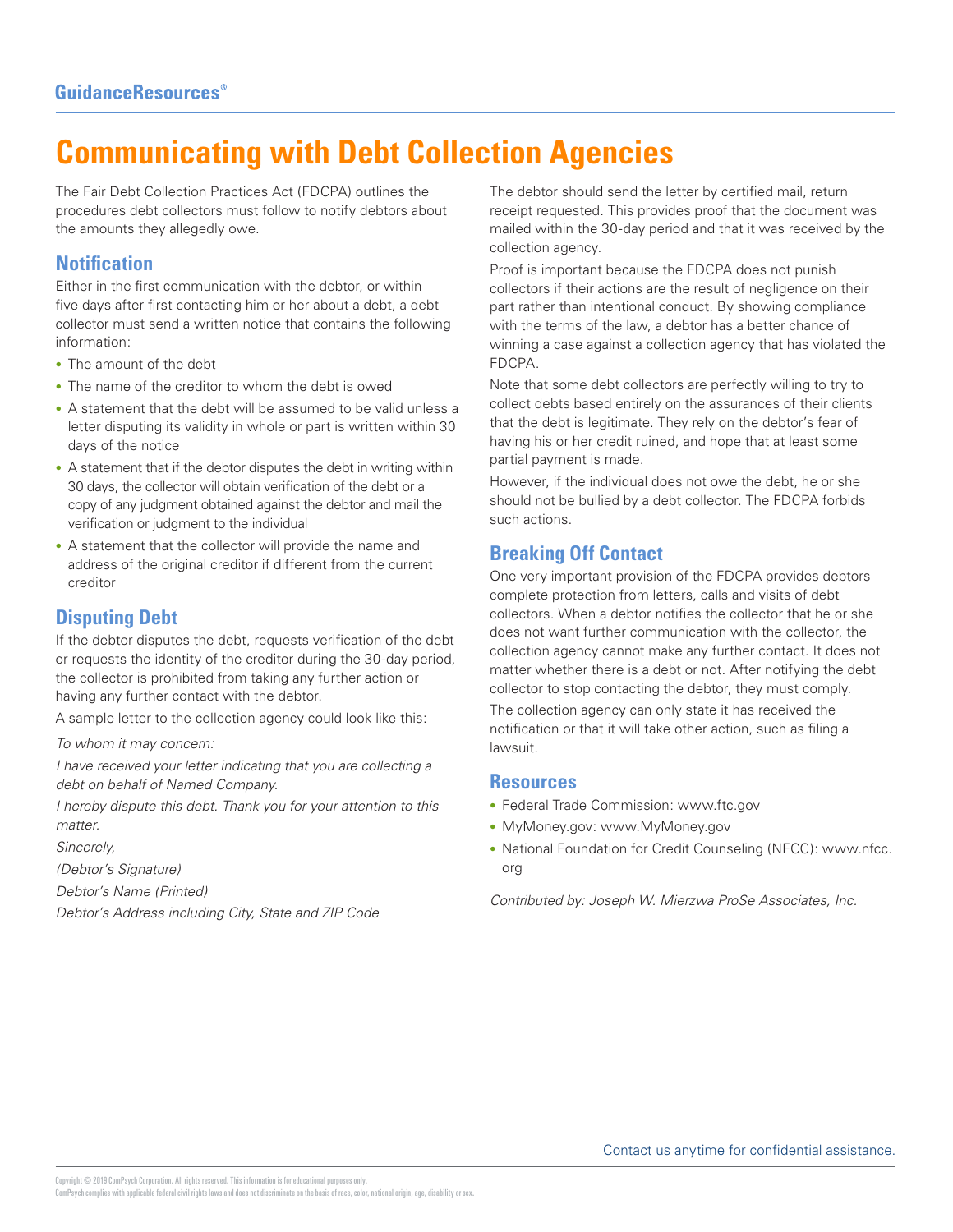### **Are debt negotiators who promise to settle debts for pennies on the dollar legitimate?**

Unfortunately, no. Most people who use debt negotiators end up worse financially than before they started.

Debt negotiators convince people to stop paying their debts and write their creditors letters stating not to contact the debtor. The Fair Debt Collection Practices Act (FDCPA) provides debtors complete protection from letters, calls and visits of debt collectors. When a debtor notify's the collector that he or she does not want further communication with the collector, the collection agency cannot make any further contact.

Thus, the creditor is not allowed to contact the individuals to inform them that they do not work with that debt negotiator. Many debtors become trapped as their credit score deteriorates and other solutions are no longer available to them.

The debt negotiator collects monthly payments from debtors in the ruse of building an account for debtors to use to settle with their creditors. However, the debt negotiator typically takes several of the initial monthly payments as a commission, delaying the opportunity for the debtor to build funds with which to settle.

During this accumulation period, many creditors may choose to sue the debtor for any collection action their state allows including wage garnishment if it is available.

Debt negotiators can often settle one or two of the outstanding debts, but many charge a percentage of the debt forgiven as an additional fee to the debtor. Most also fail to inform the consumer that forgiven debt is taxable as income and they will need to pay the IRS at the end of the year.

Consumers need to be wary of telephone solicitations and advertising for debt negotiators. The sales people work on commissions and rarely reveal the risks of using their services to clients.

- Federal Trade Commission: www.ftc.gov/bcp/edu/pubs/consumer/credit/cre27.pdf
- Financial Literacy Education Commission: http://MyMoney.gov
- Internal Revenue Service: www.irs.gov
- American Bar Association: www.americanbar.org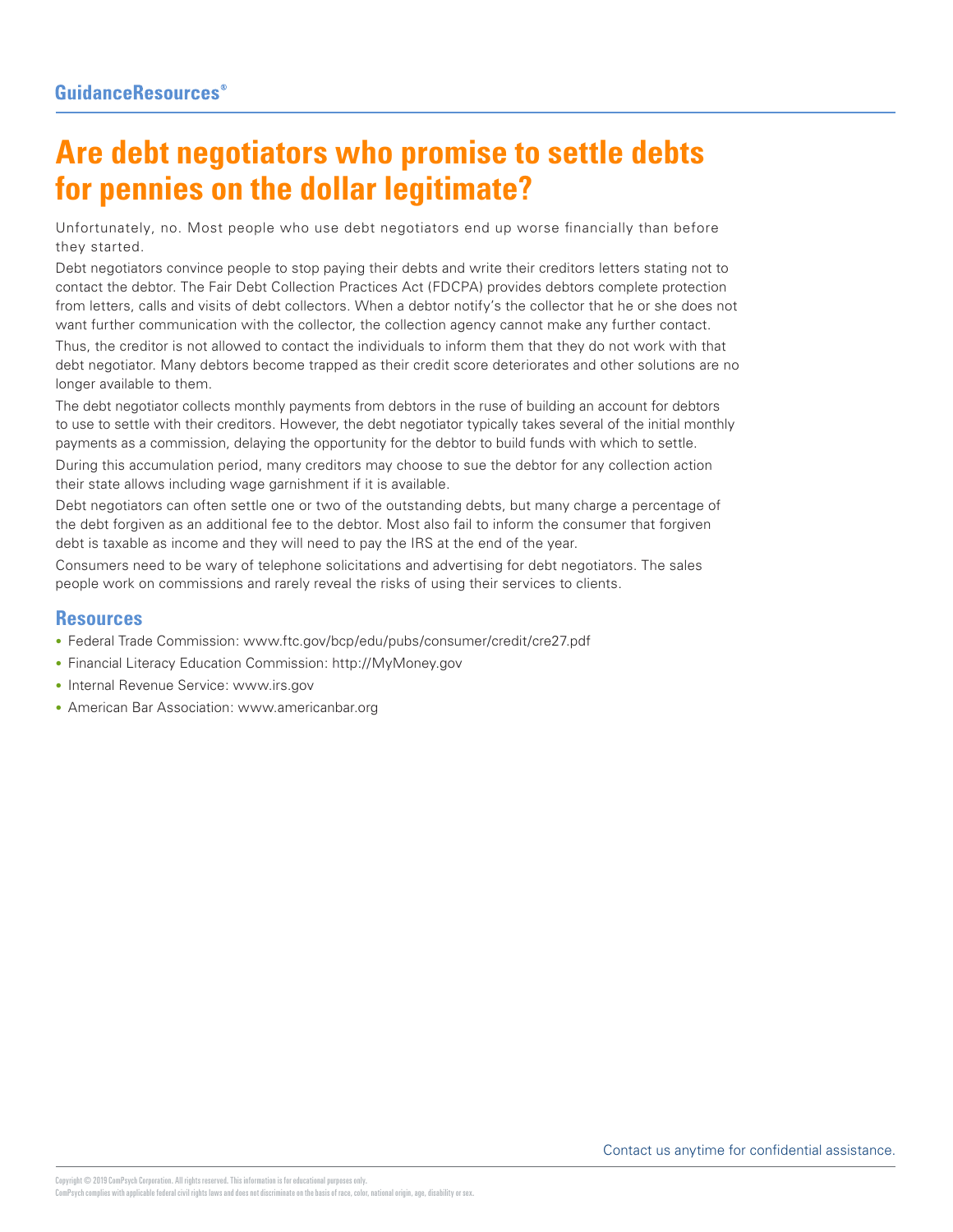### **What is a debt management plan?**

A debt management plan (DMP) is a personalized method for helping people in debt pay outstanding bills and creditors. These plans are developed by the debtor with the assistance of credit counselors or other personal finance experts. The successful implementation of a DMB can help people avoid having to file for bankruptcy.

In a debt management plan, the person in debt deposits money each month with the credit counseling organization. The organization uses the deposits to pay the debtor's outstanding bills. These debts can include things like credit card bills, outstanding medical expenses, student loans and other unsecured debts (unsecured debts are debts that do not have any assets or property tied to them as collateral).

It is necessary to make sure you are working with a legitimate company. Companies who ask for money up front are most likely trying to scam you. To find a reputable source, visit the National Foundation for Credit Counseling's website. Going to www.nfcc.org will help you locate the nearest company affiliated with them. The NFCC is a nationwide nonprofit that specializes in DMB, credit counseling, and pre-bankruptcy counseling. They can be reached by telephone at 1-800-388-2227.

Debts are paid off according to a payment schedule negotiated by the credit counselor and creditors. Occasionally, creditors will agree to waive some of their fees and lower the interest rates they charge to people who are following debt management plans.

A person filing for bankruptcy is not required to have a debt management plan. If a person has a debt management plan and ends up filing for bankruptcy they will need to provide the court with a copy of the plan they were following.

#### **Resources**

Some of the information on this page was gathered from the website for the United States Federal Trade Commission. Their website is located at www.ftc.gov.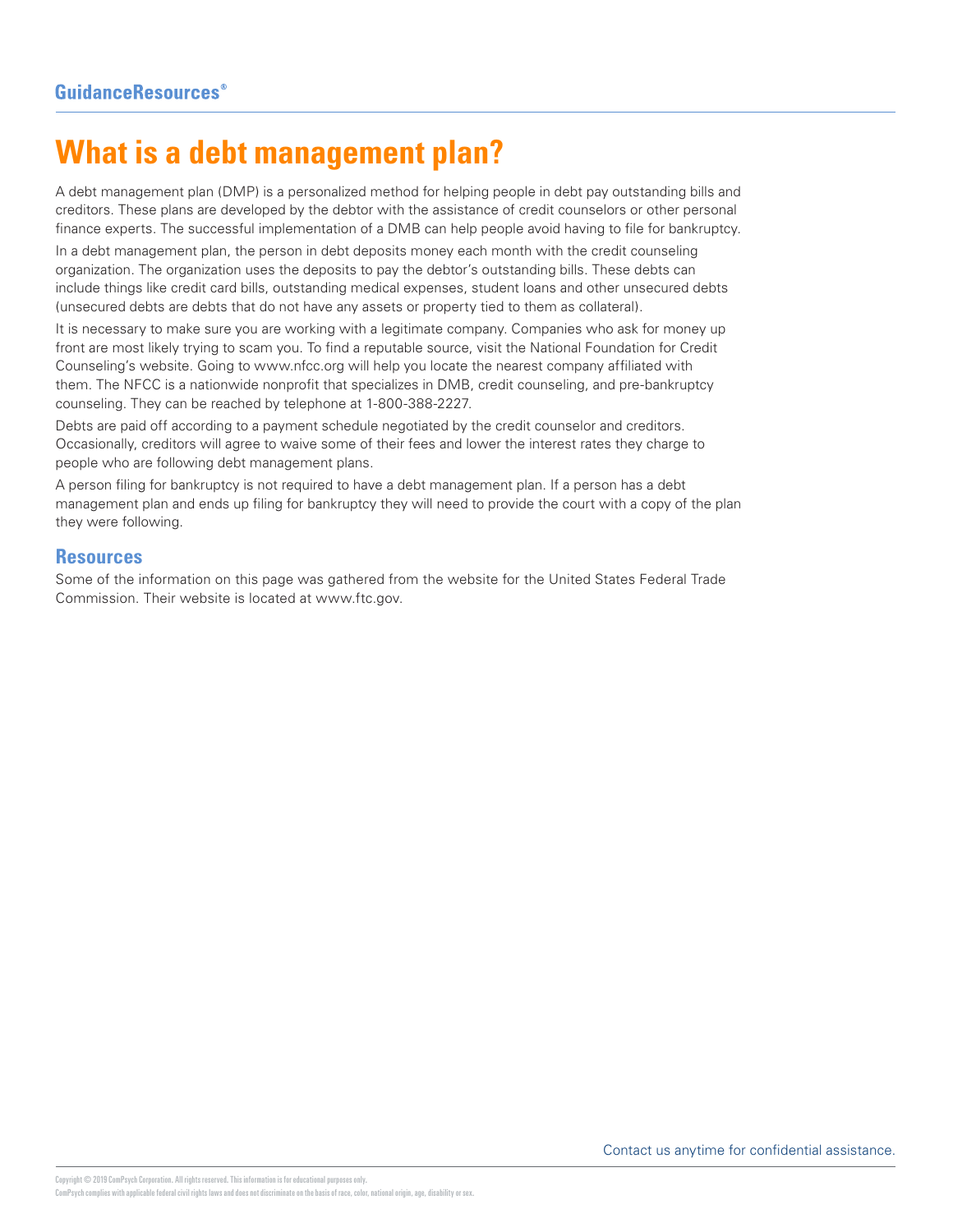## **The Fair Debt Collection Practices Act**

The most important protection Americans receive from debt collectors is contained in the Fair Debt Collection Practices Act, or FDCPA, which was passed by Congress in 1978 and has since been amended several times. Under this law, consumers have a number of important rights.

### **To Whom the FDCPA Applies**

The FDCPA applies to collection agencies and attorneys who are engaged in the collection of consumer debts owed to creditors. It does not apply to the creditor itself. The FDCPA also exempts government employees, such as tax collectors, from its provisions. Commercial debts incurred by businesses also do not receive protection under the FDCPA.

If you owe money to Jack's Friendly Furniture Mart, and Jack or one of his employees calls to collect the debt, or if a state's department of revenue calls about your back taxes, the FDCPA does not apply. While there is not much you can do about government bill collectors, state laws that regulate debt collection practices usually do prevent private creditors from using harassing debt collection techniques. You can find out about the specific debt collection laws in your state by contacting your state attorney general's office or department of consumer protection.

### **FDCPA Limits a Debt Collector's Tactics**

The FDCPA sets limits on the tactics a debt collector can use when communicating with you about a debt it claims you owe. Unless you give a debt collector prior authorization to do so, he or she cannot communicate with you under these circumstances:

- If you send a letter demanding that the collection agency cease calling you
- At any unusual time or place, or at any time or place which the collector should know is inconvenient for you – specifically, the FDCPA prohibits debt collectors from contacting you before 8 a.m. or after 9 p.m.
- At your place of employment, provided that the collector knows, or has reason to know, that your employer prohibits you from receiving calls or personal visits at work
- If the collector knows that you are represented by an attorney in regard to the debt he or she is trying to collect, unless the attorney gives the collector permission to call you directly.

### **Debt Collectors and Third Parties**

The FDCPA also prohibits debt collectors from communicating with third parties, such as your spouse, your employer or your neighbors, about your alleged debt. A collector may make a report to a credit bureau. A debt collector can communicate with other people who know you for information about where you can be found if, for example, your address has changed. If the collector does contact people you know, such as your former neighbors, he or she is severely limited in what he or she can say to them. The collector cannot tell your neighbors that he or she is trying to collect a debt. The collector cannot contact these people more than once, unless they ask the collector to, or unless he or she believes they provided incorrect information and they now have access to the right information.

The FDCPA also limits the ways a collector can communicate with you or with others in writing. For example, a collection agency cannot send you a telegram or a letter with anything on the outside of the envelope that indicates the letter is from a collection agency. The FDCPA also prohibits a collection agency from sending you a postcard of any kind about your debt.

Under the FDCPA, a debt collector is prohibited from taking any actions that might be considered harassing, oppressive or abusive. Among other actions that are prohibited, a debt collector cannot:

- Use or threaten to use violence or other criminal means to harm you, your reputation or your property
- Use obscene or profane language
- Publish lists of consumers who are alleged to refuse to pay debts, except to credit bureaus and some other authorized parties
- Advertise the sale of a debt in order to coerce payment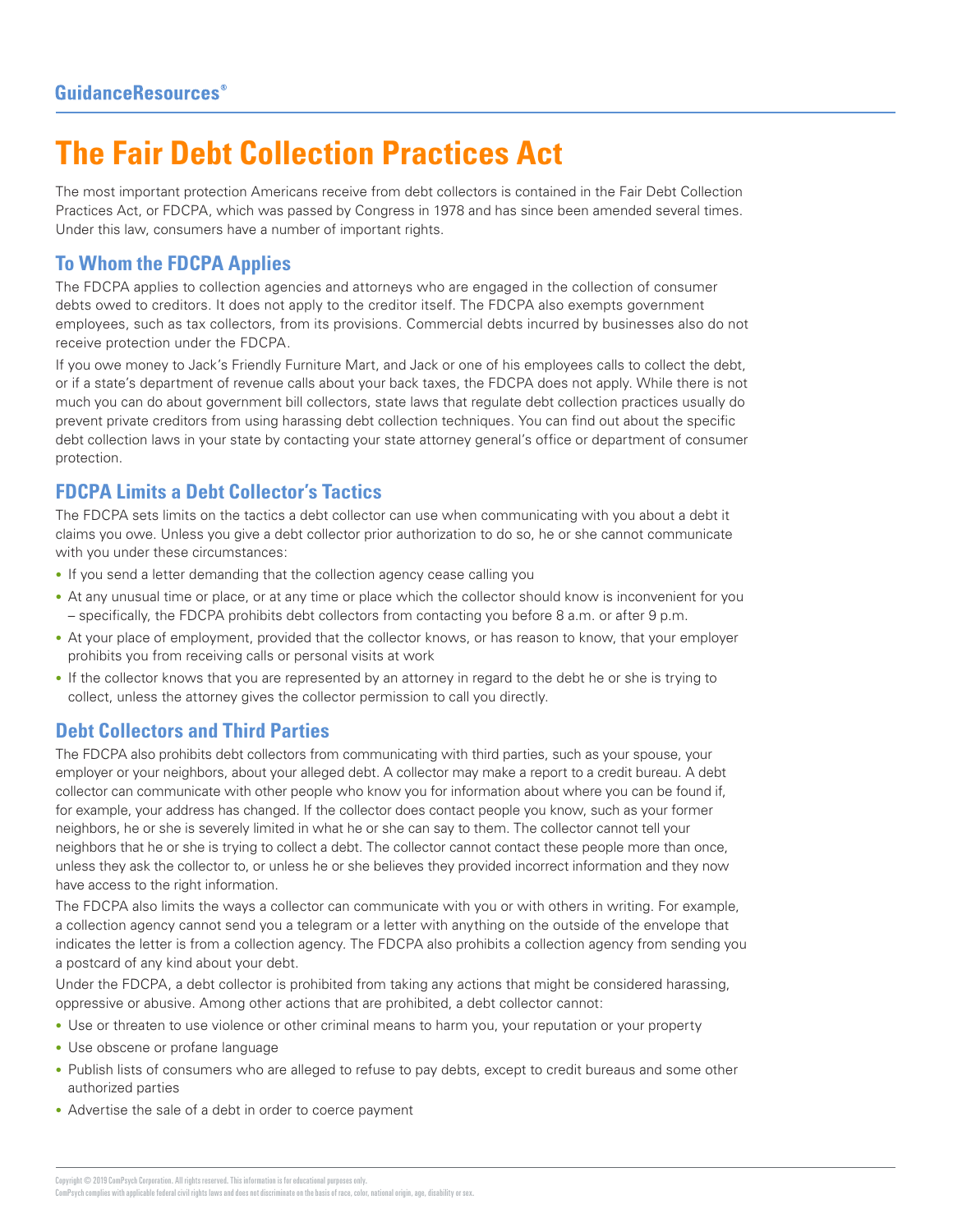### **GuidanceResources**<sup>®</sup>

- Cause a telephone to ring repeatedly, or engage in repeated telephone conversations with the intention to abuse, annoy or harass anyone at the called number
- Place telephone calls without meaningful disclosure of the caller's identity. For example, a debt collector cannot pretend to be from a government agency or the police. In some cases, debt collectors have been known to claim that they were calling with news of an accident involving a family member, or even a death in the family, in order to reach the debtor.

Keep in mind that this is only a partial list of prohibited activities, and that other kinds of common tactics used by debt collectors are also violations of the FDCPA. In one case, a debt collector called a young mother about a debt she was alleged to owe. During the course of the conversation, the collector made snide references to the woman's jewelry and asked whether she had a wedding ring, remarked that the woman "shouldn't have children if she can't afford them," and used a false name to identify themself. All of this was found to be a violation of the FDCPA's prohibitions against harassment, oppression and abuse.

Other abuses by debt collectors have had even more tragic consequences. In the January 1993 issue of the American Bar Association Journal, an article tells of the case of a woman who attempted suicide after a bill collector called her at her job and threatened to have her arrested if she did not make good on a bounced check in the amount of \$212.

### **FDCPA and Post-dated Checks**

One way in which debt collectors try to convince debtors to make past due payments is by offering to take post-dated checks. A post-dated check is one that you write today but date for some time in the future. "Of course," the collector tells you, "your bank cannot cash a check until the date on its face." If you are expecting to receive money in the near future, you may be tempted to go along with the collector's suggestion.

Do not give in to the temptation. Because checks are now processed electronically, there is nothing to stop the collector from taking a post-dated check and cashing it immediately. As a result, you could end up with your checking account overdrawn and bounce other checks you have written. Guess what? That means overdraft and bounced check charges, and possibly calls from other merchants, your utility or telephone companies, or even more collection agencies.

Under the FDCPA, a debt collector cannot accept a check that is post-dated by more than five days, unless they notify you in writing than they plan to deposit it between three and 10 business days before doing so. To see exactly what this means, suppose you give a bill collector your check on July 1 but date it July 4. The bill collector can deposit that check immediately.

But suppose you post-date the check to Aug. 1. The bill collector is in violation of the FDCPA if they deposit that check without notifying you in writing at least three business days, but no more than 10 business days, before doing so. If they notify you more than 10 business days before Aug. 1, they are also in violation of the FDCPA. In fact, not only is the bill collector in violation of the FDCPA by depositing a post-dated check without giving you proper notice, they are also in violation merely by threatening to do so.

Other actions prohibited by the FDCPA include implying that the collector is vouched for or bonded by the U.S. or state government, or using a badge or uniform or anything that resembles a badge or uniform. A debt collector cannot threaten or imply that your failure to pay a debt will result in your arrest or imprisonment – or the seizure, garnishment, attachment or sale of your property or wages – unless taking such action is lawful and the debt collector or the creditor actually intends to take such action. Making an empty threat to take any of these actions (whether they are legal or not) is a violation of the FDCPA.

#### **Resources**

Federal Trade Commission: www.ftc.gov

*Contributed by: Joseph W. Mierzwa ProSe Associates, Inc.*

Copyright © 2019 ComPsych Corporation. All rights reserved. This information is for educational purposes only.

ComPsych complies with applicable federal civil rights laws and does not discriminate on the basis of race, color, national origin, age, disability or sex.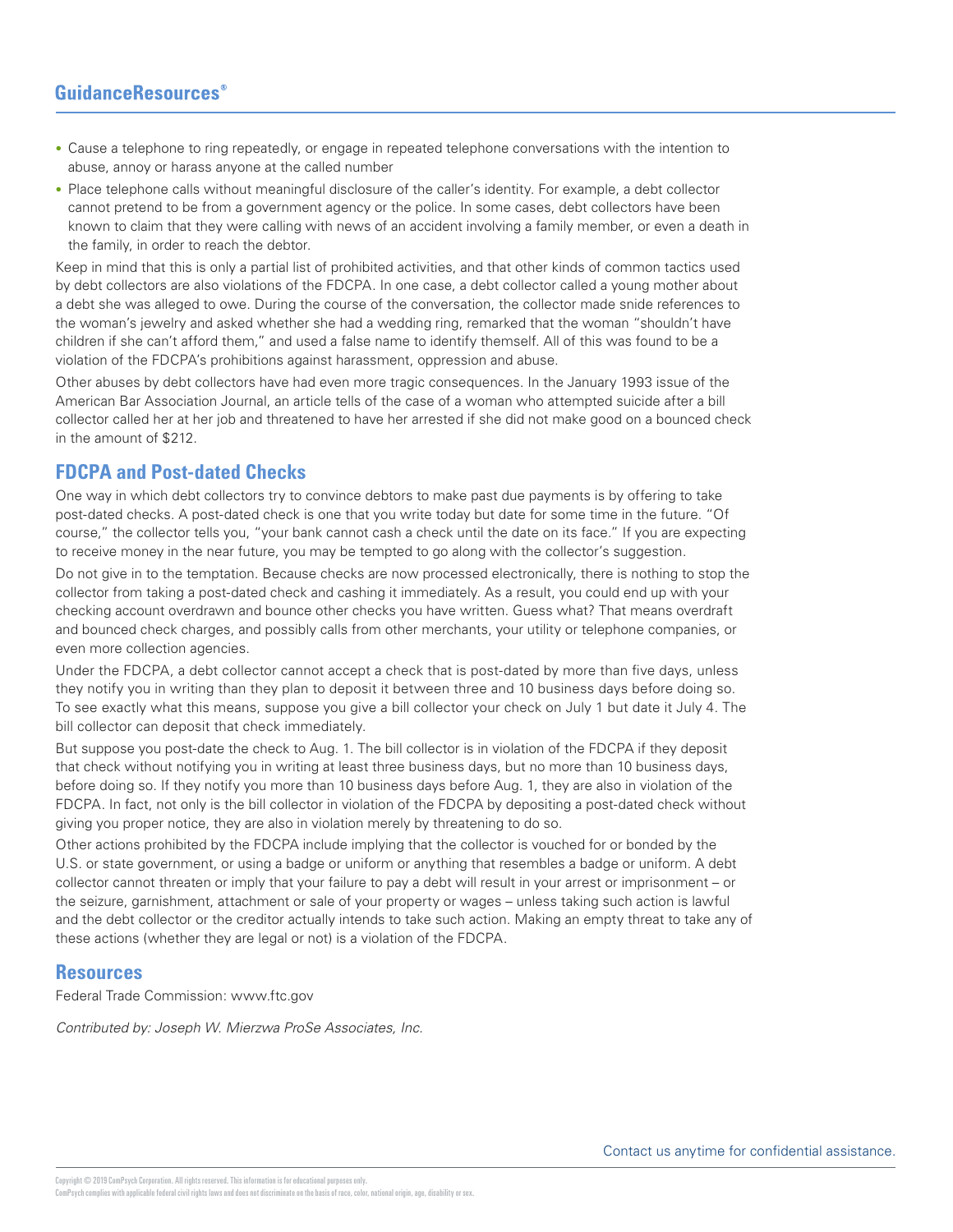## **Loan Consolidation**

Many banks and mortgage companies advertise deals on homeequity loans. These allow you to borrow against the accumulated equity in your home; with the cash you receive, you can pay off your high-rate credit cards and thus drastically reduce your monthly credit-card payments. This concept of borrowing one large amount at a lower rate to pay off many smaller amounts that are charged at higher rates is called loan consolidation.

### **Pros and Cons**

In theory, loan consolidation makes economic sense. It is easy to see the benefits of paying a single \$10,000 loan at 8 percent instead of five \$2,000 loans each at 19 percent. Depending on the terms of each of these debts, you can reduce your monthly payments significantly. Other benefits of loan consolidation include the convenience of dealing with fewer creditors and improved monthly cash flow.

One significant drawback to consolidating your debts with a home-equity loan is that, as with a mortgage, you can lose your home if you fail to make the payments. Your home is the collateral on the loan, meaning the lender can foreclose and take your home for lack of payment.

### **A Slippery Slope**

There is another underlying problem that makes this type of loan consolidation a dangerous proposition. If a consumer has considerable high-interest credit-card or consumer debt, it most likely is due to a long-term pattern of spending and poor money management. Even the most resolute consumers cannot be expected to change their behaviors and attitudes about money and spending overnight. If you pay down all your credit cards with the lump sum from the consolidation loan, you may fall back into the same pattern of spending, now that more money seems to be available on the credit cards. If these previous patterns and attitudes return, you will be worse off than before, now needing to make a consolidation-loan payment in addition to the creditcard payments that were supposed to disappear. In addition, you run an increased risk of losing your home if you cannot make the mortgage payments.

Because of these potential problems, many personal-finance experts recommend consumer credit counseling in conjunction with consolidation loans. Improving one's financial health is usually a gradual process with occasional failures. Many community colleges and adult continuing-education centers offer programs that teach financial fitness and help consumers develop budgeting plans. Credit counselors can help consumers accurately map out the road to financial recovery, showing, in writing, exactly how the plan will progress. Seeing hard numbers that indicate the results of a financial recovery plan can be the inspiration needed to stick to the plan.

### **Credit Rating Concerns**

Often, when a consumer seeks to consolidate debt, one's credit rating becomes an issue. As a reflection of one's ability to pay obligations on time and as an indicator of debt-to-income ratio, a credit rating can determine whether a lender grants a consumer more credit and, if so, at what interest rate. Many not-for-profit credit counselors will try to sell consumers what seems to be an ideal solution. By simultaneously arranging for a consolidation loan, dealing with existing creditors and handling all the processing, many of these companies offer the consumer a deal that is too good to be true. Often it is: be wary of firms that offer to help repair your credit rating while simultaneously offering low-interest consolidation loans based on the equity in your home. The term not-for-profit does not always mean charitable, and many of these companies have made matters worse for wellintentioned consumers eager to repair their financial situations.

### **Research the Options**

Whether considering a home-equity consolidation loan through an apparently trustworthy mortgage company or through one of the many companies that regularly advertise on the internet, in newspapers and through other less traditional means, do not make significant financial decisions without doing some research. Make sure that any banks, mortgage companies or consolidation and credit-counseling agencies are in good standing with the Better Business Bureau. In addition, also call your state's consumer protection agency or attorney general's office to see if other consumers have registered complaints against these organizations.

Loan consolidation may be right for you, but it is best to do your homework before you decide to consolidate and select a lender to assist you.

- Student Loan Consolidation: https://studentaid.ed.gov/sa/ repay-loans/consolidation
- National Foundation for Credit Counseling: www.nfcc.org
- Federal Deposit Insurance Corporation: www.fdic.gov

Copyright © 2019 ComPsych Corporation. All rights reserved. This information is for educational purposes only.

ComPsych complies with applicable federal civil rights laws and does not discriminate on the basis of race, color, national origin, age, disability or sex.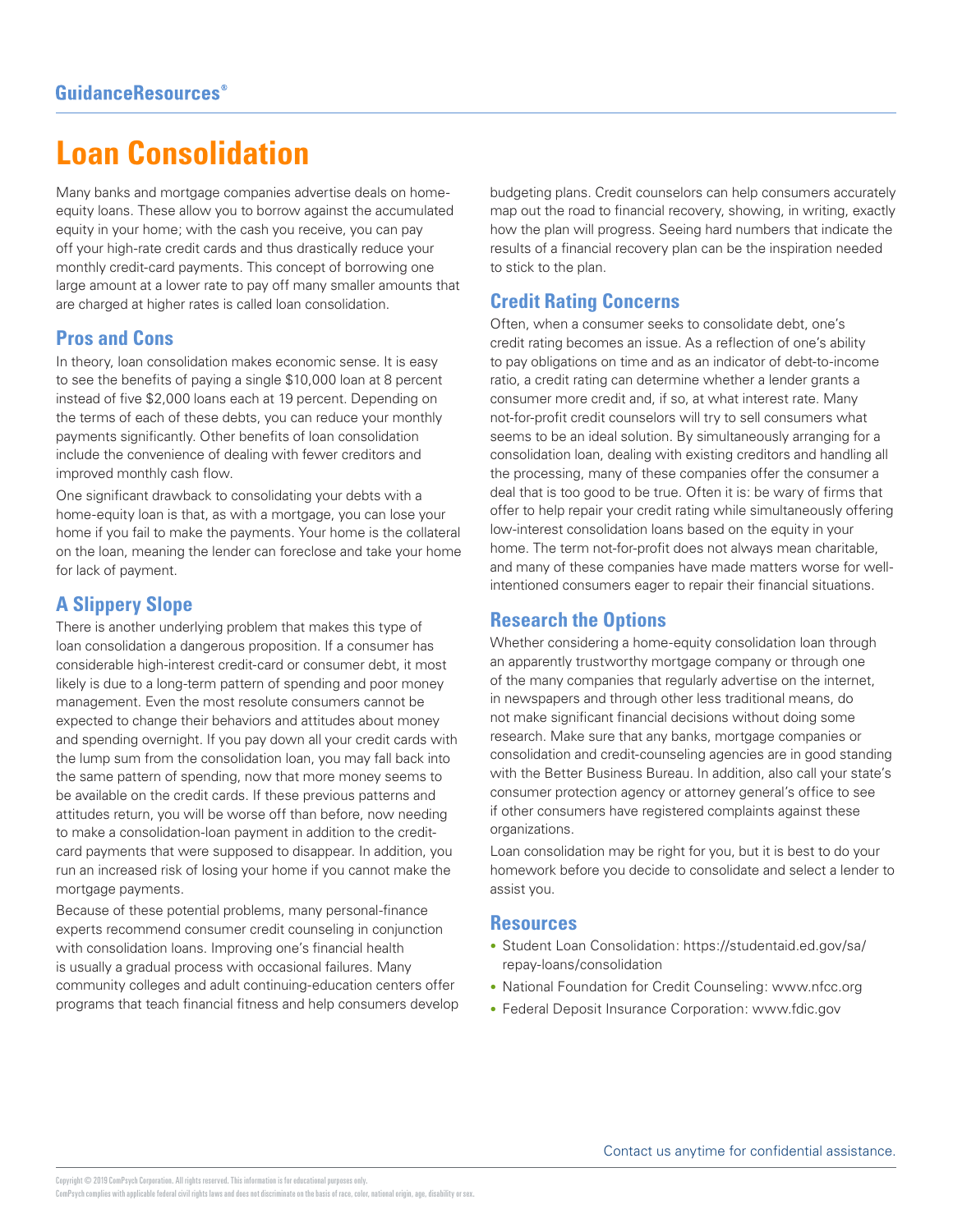# **Obtaining a Loan**

Most banks and other financial institutions offer a variety of loans to consumers. Home mortgages and auto loans are probably the most commonly offered loans.

However, it is also possible to obtain loans for home improvements and remodeling, medical bills, college and technical school tuition and other items consumers may need to finance.

### **Personal Loans**

As with credit cards, the interest rates and payment schedules for loans offered by financial institutions can vary greatly. It pays to shop around among several institutions when applying for a personal loan.

Keep in mind, however, that many financial institutions charge a loan-application fee. Find out what that fee will be before applying for the loan.

In some cases, a lender may require a co-signer, sometimes called a guarantor. A co-signer agrees to assume responsibility for repayment of the loan if the borrower fails to make the required payments.

If asked to cosign a loan for a friend or relative, carefully consider the responsibilities.

In many states, a lender may seek repayment in full from a cosigner if the original borrower misses a single payment. Before co-signing, recognize that the lender probably would not require a co-signer if the borrower's credit record was good. Thus, individuals should really think about the risk involved.

Federal Trade Commission regulations and the law in most states require the lender to provide the co-signer with a copy of the underlying loan agreement and a separate document that explains the co-signers rights and obligations.

A lender who fails to provide these documents may be unable to obtain repayment from the co-signer if the borrower defaults.

### **Home Equity Loans**

It can be tempting to refinance or to pay off other debts by taking out a home equity loan. Interest rates are usually lower and the interest itself may even be tax-deductible. In some cases, tapping the equity in a home can lead to real financial disaster.

Using a home to secure a loan means that the lender can foreclose on the property if the homeowner fails to make payments.

While many lenders now offer loans equal to as much as 125 percent of a home's value, none of the interest on the amount in excess of that value is tax deductible. So if a home is worth \$200,000 and a homeowner has a first mortgage of \$180,000. only the interest on the remaining \$20,000 would be tax deductible.

Getting a loan of \$70,000 would yield no tax benefits on interest charged on the extra \$50,000 borrowed.

Economic downturn or other real estate-related event could cause the value of a home to drop. This would leave the homeowner with an even larger debt and no way to pay it off, even if the house was sold. Thus, the homeowner could end up selling the house and still owing the lender a considerable amount.

Another trap with some home equity loans is what is known as an equity-sharing requirement. In order to obtain the loan, the homeowner must agree to share a percentage of any increase in the home's value with the lender.

A number of elderly consumers have been victimized by this provision when it was time for them to sell their homes. In some cases, lenders who made loans of only a few thousand dollars were able to obtain tens of thousands of dollars through equity-sharing provisions in the loan contract. This gain by the lender was in addition to the fees they charged to grant the loan in the first place.

Note that home equity loans are not always a mistake. Using the equity in a home to improve its value or to pay for absolute necessities like major surgery or medical care may make sense, depending on an individual's financial situation.

But using a home equity loan to finance a vacation or to pay off credit cards may not make sense. The vacation will be over and chances are the credit card balances will begin to pile up again. Think long and hard before putting a home at risk for things that are not truly essential.

#### **Resources**

- MyMoney.gov: www.mymoney.gov
- Federal Deposit Insurance Corporation: www.fdic.gov

*Contributed by: Joseph W. Mierzwa ProSe Associates, Inc.*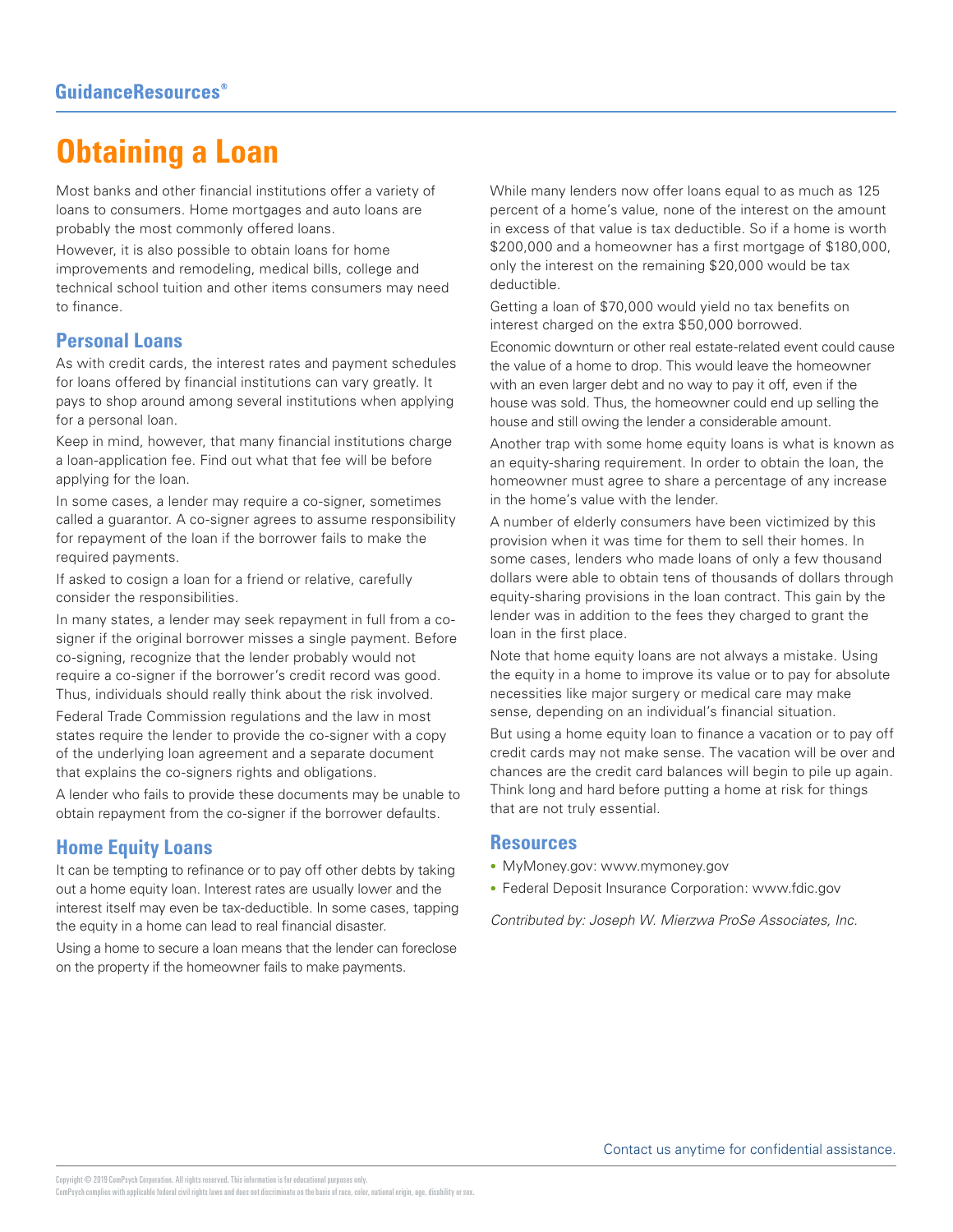# **Payday Loans**

Payday loans can be a quick fix in a time of financial need, but can turn into a large debt if they are not fully understood. Use the following information to learn about what a payday loan is, who uses them and how you can use one without racking up debt.

### **How Payday Loans Work**

Payday loans are small loans, typically \$200 to \$500, offered for very short periods of time, usually two weeks. They come in many forms and several names. "Payday Loan," "Cash Advance" and "Post-dated Check Loans" are all monikers these loans carry.

A payday loan typically works something like this: an individual fills out an application, provides the lender a copy of his or her most recent pay stub, a copy of a bank statement, proof of residency, and a signed check for \$25 per \$100 more than the amount borrowed. For example, someone taking a \$200 payday loan would give the lender a \$250 check.

The loans generally last two weeks. After this period, the check is cashed and the loan is paid in full. Most loans also allow the borrower to extend the term of the loan for two weeks for an additional \$25 per \$100 borrowed. Most lenders allow an unlimited number of extensions so long as the borrower can cover the fees.

### **Payday Loan Customers**

The typical payday loan customer is someone who has little in the way of financial resources or is desperate for funds. Often people who use payday loans are suffering the effects of losing a job, have extensive credit-card debt, a sudden or prolonged illness, or are just unable to meet their income requirements under their current spending plan. Payday loans are almost always the choice of last resort.

### **The Cost**

Payday loans are probably the most expensive way to legally borrow money. Though lenders are required to inform borrowers of both the amount to be repaid and the annual percentage rate (APR) on the loan, few ensure that borrowers understand the rates they will be charged. Most borrowers concentrate on the weekly finance charge and lenders often gloss over the APR as an "administrative" figure.

In the example above, a \$200 loan with no extension, the finance charge for the two-week loan is \$50. The APR, the annualized cost of borrowing, is much higher. It comes in at an unbelievable 650 percent. For a \$200 loan that is extended for one year, this translates into a total cost of \$1,300.

### **What to Do if You Have a Payday Loan**

For someone already using a payday loan, there are often few choices to get out from under the crushing debt. The borrower usually cannot spare an extra \$200 to close out the loan and still meet his or her other financial obligations and so is often stuck. Maintaining the status quo is not an option, due to the high fees. So, what can be done to stop using payday loans?

Tightening the budget is always the first step. For instance, if a person has a \$200 payday loan and can cut spending by \$50 a month, he or she should be able to retire the obligation in about four months.

Loans from family, friends or qualified retirement plans such as a 401(k) or 403(b), if properly structured, can be used to retire payday loans. If these are options, the borrower should ensure that the repayment schedule is workable. The worst thing that could happen is that one takes out a 401(k) loan and sets up payments that are too high, causing the borrower to need another payday loan to meet expenses.

Hardship withdrawals from qualified retirement plans or taxable withdrawals from IRAs may be used to retire the debt. In both cases taxes and penalties may apply, requiring careful analysis of the tax consequences versus the cost of carrying the debt. A taxable distribution is often less expensive than continuing to extend the payday loan.

For homeowners with credit that is not too badly damaged, a home-equity loan or line of credit may provide funds to pay off a payday loan. The borrower must be very careful since he or she is putting his or her home on the line if he or she defaults on the loan.

Finally, if the debt is just too much to be retired, bankruptcy may be the only option. Because bankruptcy will adversely affect an individual's ability to obtain loans or credit for a number of years, it also should be considered only as a last resort.